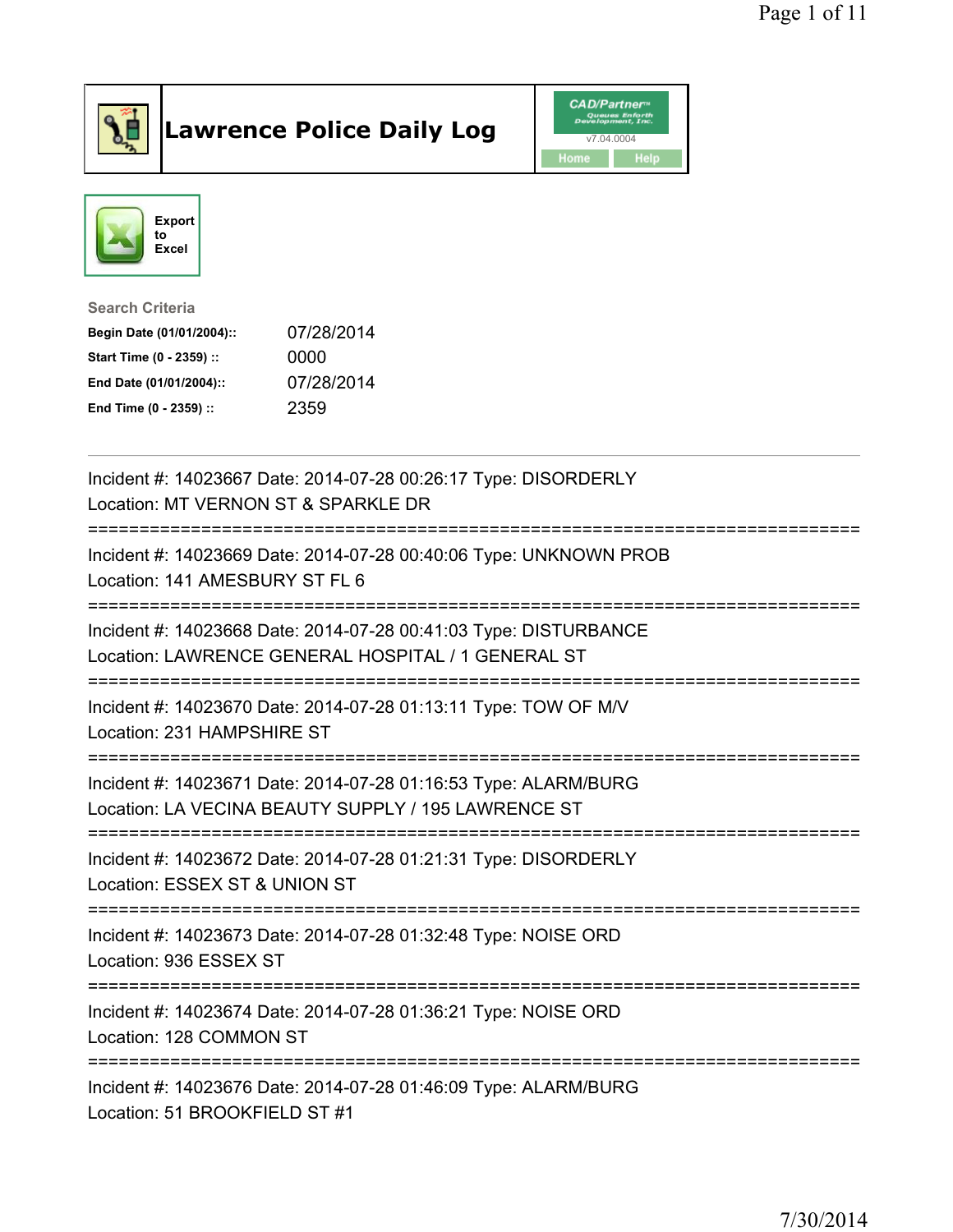| Incident #: 14023675 Date: 2014-07-28 01:46:14 Type: LARCENY/PAST<br>Location: 150 EASTON ST                                            |
|-----------------------------------------------------------------------------------------------------------------------------------------|
| Incident #: 14023677 Date: 2014-07-28 01:49:03 Type: M/V STOP<br>Location: 12 PEARL ST                                                  |
| Incident #: 14023678 Date: 2014-07-28 02:12:40 Type: ROBBERY PAST<br><b>Location: LAWRENCE ST</b>                                       |
| Incident #: 14023679 Date: 2014-07-28 02:21:30 Type: A&B D/W PAST<br>Location: 75 BUNKERHILL ST                                         |
| ============<br>Incident #: 14023680 Date: 2014-07-28 02:47:43 Type: ROBBERY UNARM<br>Location: 61 ESSEX ST                             |
| :=================================<br>Incident #: 14023681 Date: 2014-07-28 03:44:33 Type: UNWANTEDGUEST<br>Location: 247 SALEM ST FL 2 |
| Incident #: 14023682 Date: 2014-07-28 03:54:46 Type: SHOTS FIRED<br>Location: LAWRENCE ST & LEXINGTON ST                                |
| Incident #: 14023683 Date: 2014-07-28 04:03:53 Type: CK WELL BEING<br>Location: 93 NEWTON ST #1                                         |
| Incident #: 14023684 Date: 2014-07-28 04:13:58 Type: NOISE ORD<br>Location: 21 E HAVERHILL ST FL 2                                      |
| Incident #: 14023685 Date: 2014-07-28 04:26:59 Type: SUS PERS/MV<br>Location: SEVEN ELEVEN / 99 HAMPSHIRE ST                            |
| ------------------------------------<br>Incident #: 14023686 Date: 2014-07-28 05:54:25 Type: LARCENY/MV/PAST<br>Location: 109 WALNUT ST |
| Incident #: 14023687 Date: 2014-07-28 06:03:55 Type: ALARMS<br>Location: 100 GLENN ST                                                   |
| Incident #: 14023688 Date: 2014-07-28 06:12:32 Type: STOL/MV/PAS<br>Location: 65 BERKELEY ST                                            |
| Incident #: 14023689 Date: 2014-07-28 06:19:32 Type: LARCENY/PAST<br>Lootion: 004 CVDDECC AU                                            |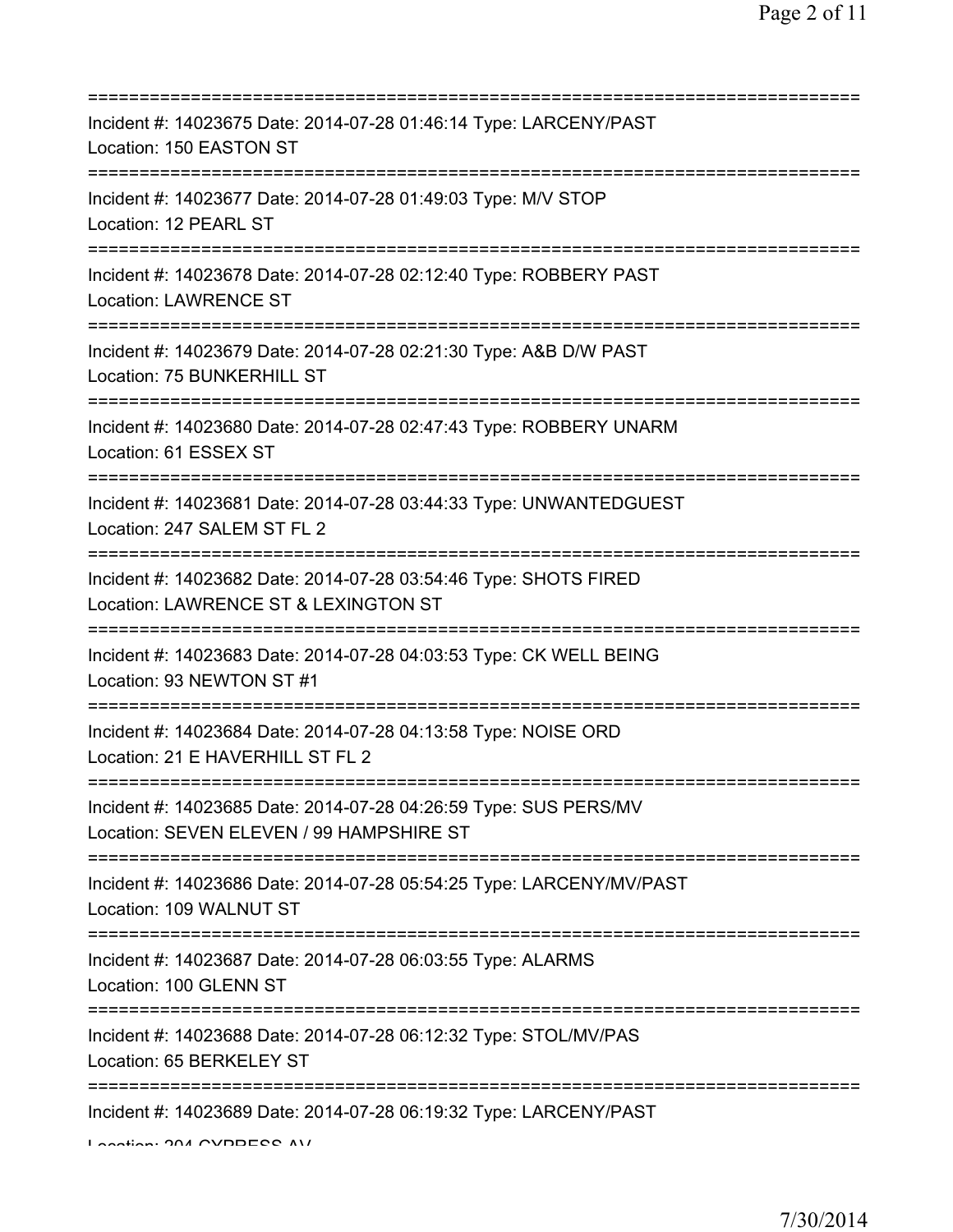| Incident #: 14023690 Date: 2014-07-28 06:43:00 Type: LARCENY/PAST<br>Location: COMMON ST & JACKSON ST<br>========================      |
|----------------------------------------------------------------------------------------------------------------------------------------|
| Incident #: 14023691 Date: 2014-07-28 06:54:33 Type: B&E/PAST<br>Location: CIMCO / 300 CANAL ST<br>========================            |
| Incident #: 14023692 Date: 2014-07-28 07:13:44 Type: STOL/MV/PAS<br>Location: 145 FRANKLIN ST<br>===================================== |
| Incident #: 14023694 Date: 2014-07-28 07:59:09 Type: ALARM/BURG<br>Location: 7 ASH ST<br>===============================               |
| Incident #: 14023693 Date: 2014-07-28 08:00:03 Type: LARCENY/PAST<br>Location: E HAVERHILL ST & ELM ST<br>======================       |
| Incident #: 14023695 Date: 2014-07-28 08:09:24 Type: B&E/PAST<br>Location: LHS STADIUM / 71 N PARISH RD                                |
| Incident #: 14023696 Date: 2014-07-28 08:13:57 Type: B&E/MV/PAST<br>Location: 92 NESMITH ST                                            |
| Incident #: 14023697 Date: 2014-07-28 08:19:05 Type: LARCENY/PAST<br>Location: 137 BAILEY ST                                           |
| Incident #: 14023698 Date: 2014-07-28 08:25:06 Type: SUS PERS/MV<br><b>Location: ERVING AV</b>                                         |
| Incident #: 14023699 Date: 2014-07-28 08:32:14 Type: B&E/MV/PAST<br>Location: 20 KNOX ST                                               |
| Incident #: 14023700 Date: 2014-07-28 09:12:10 Type: HIT & RUN M/V<br>Location: 64 AVON ST                                             |
| Incident #: 14023701 Date: 2014-07-28 09:36:17 Type: B&E/MV/PAST<br>Location: 97 NEWTON ST                                             |
| Incident #: 14023702 Date: 2014-07-28 09:41:55 Type: HIT & RUN M/V<br>Location: 24 CROSS ST                                            |
| Incident #: 14023703 Date: 2014-07-28 09:47:52 Type: MAL DAMAGE                                                                        |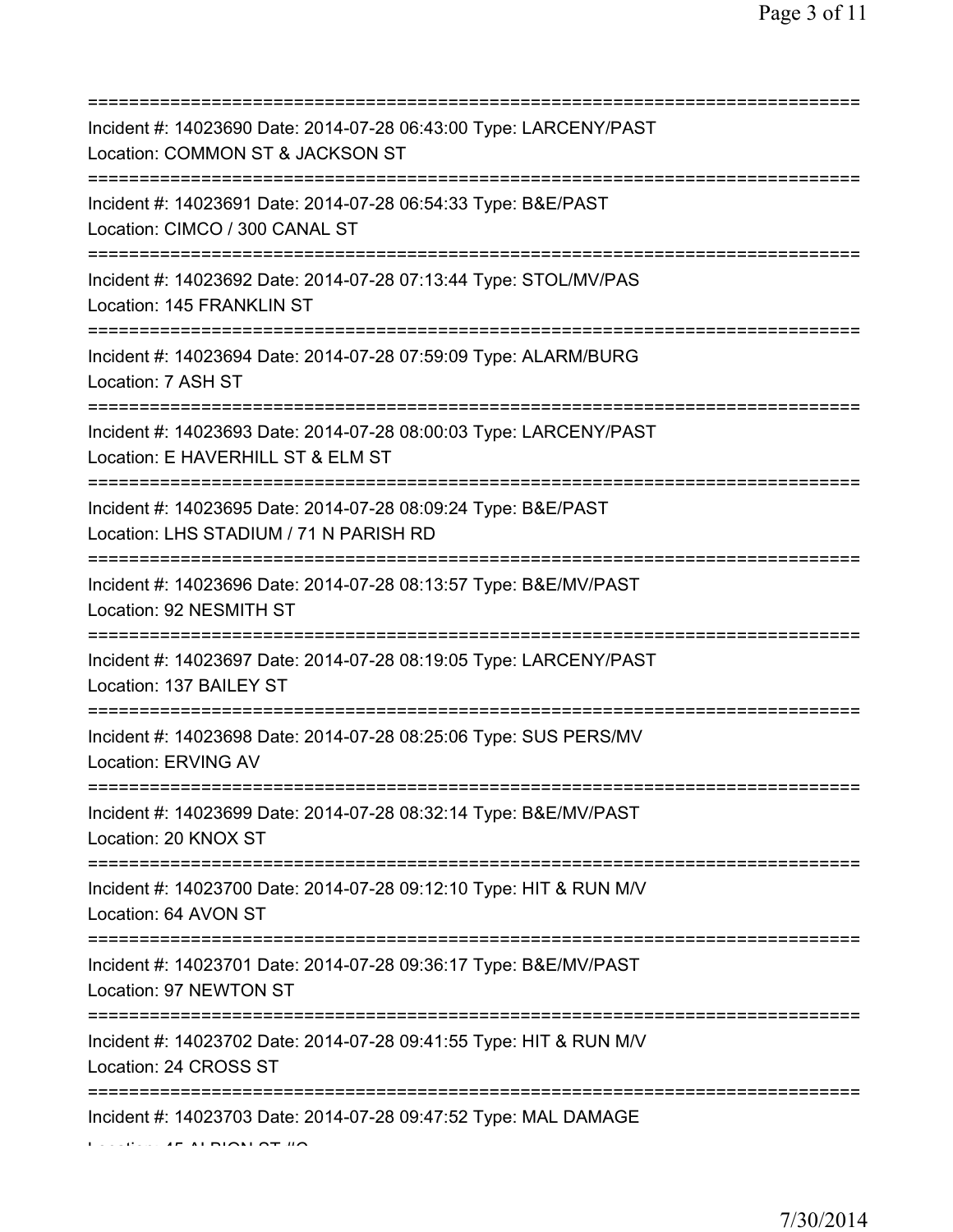| Incident #: 14023704 Date: 2014-07-28 10:06:09 Type: MAL DAMAGE<br>Location: 137 BAILEY ST                                                       |
|--------------------------------------------------------------------------------------------------------------------------------------------------|
| Incident #: 14023705 Date: 2014-07-28 10:14:32 Type: TRESPASSING<br>Location: 50 BROADWAY                                                        |
| Incident #: 14023706 Date: 2014-07-28 10:18:24 Type: A&B D/W PAST<br>Location: 129 BENNINGTON ST<br>:=================                           |
| Incident #: 14023707 Date: 2014-07-28 10:40:55 Type: SPECIAL CHECK<br>Location: WASHINGTON ST                                                    |
| Incident #: 14023708 Date: 2014-07-28 10:42:41 Type: ALARM/BURG<br>Location: J + J SUPER SUB / 277 MERRIMACK ST                                  |
| Incident #: 14023709 Date: 2014-07-28 10:44:42 Type: ALARM/BURG<br>Location: ORTEGA RESD / 65 WILLOW ST                                          |
| Incident #: 14023710 Date: 2014-07-28 10:46:15 Type: NOTIFICATION<br>Location: 60 OSGOOD ST #1                                                   |
| Incident #: 14023711 Date: 2014-07-28 10:48:55 Type: TRESPASSING<br>Location: 93 HANCOCK ST                                                      |
| Incident #: 14023712 Date: 2014-07-28 10:50:43 Type: WOMAN DOWN<br>Location: WEST STREET AUTO / 136 WEST ST                                      |
| Incident #: 14023714 Date: 2014-07-28 11:00:27 Type: DISTURBANCE<br>Location: 40 LAWRENCE ST #357 FL 4TH<br>==================================== |
| Incident #: 14023713 Date: 2014-07-28 11:01:39 Type: TOW/REC/STOL<br>Location: 34 BELMONT ST<br>=====================================            |
| Incident #: 14023715 Date: 2014-07-28 11:03:01 Type: A&B D/W PAST<br>Location: 129 BENNINGTON ST                                                 |
| Incident #: 14023716 Date: 2014-07-28 11:25:36 Type: M/V STOP<br>Location: BROADWAY & LOWELL ST                                                  |
| Incident #: 14023717 Date: 2014-07-28 11:41:06 Type: M/V STOP                                                                                    |

Location: 181 CANAL ST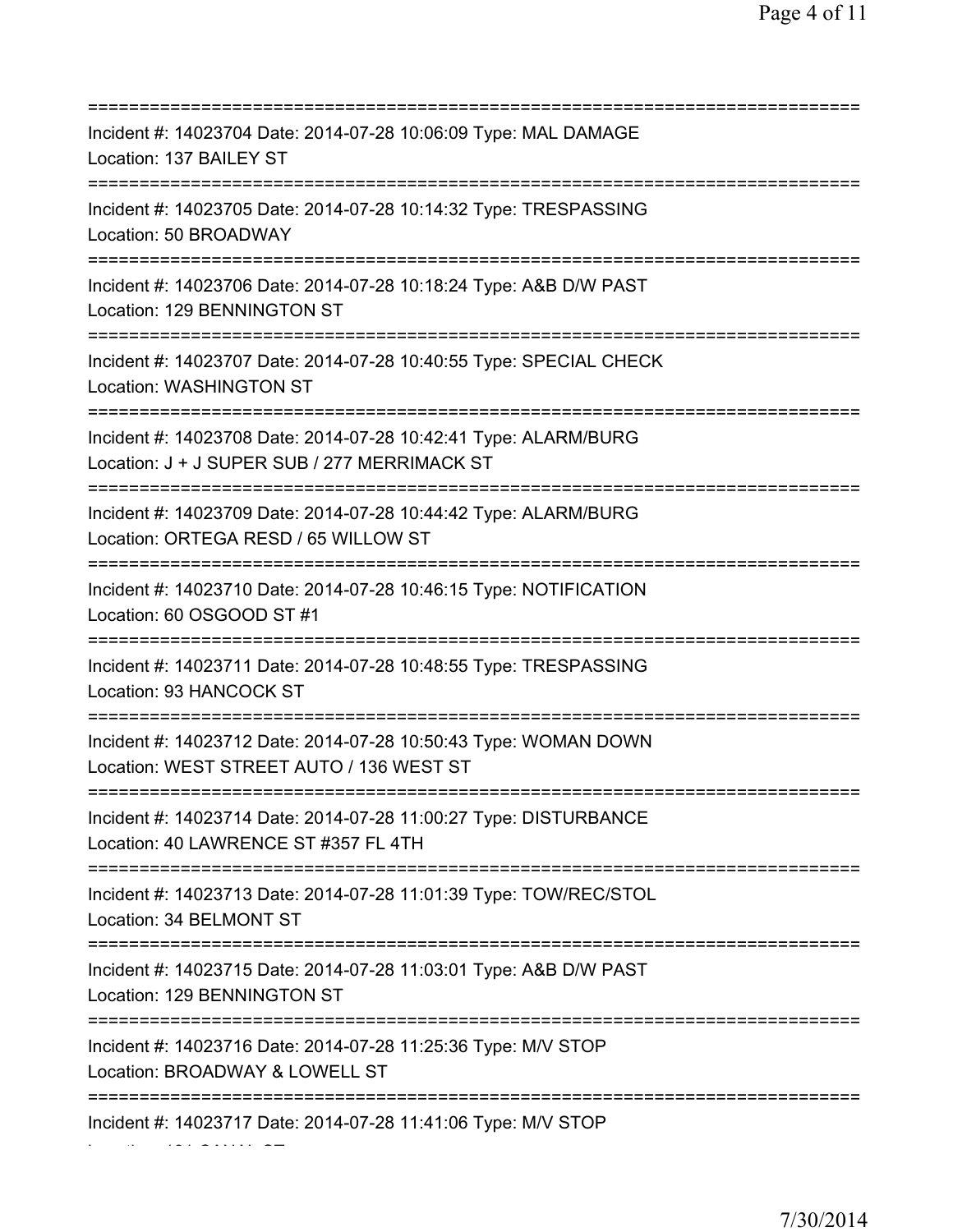=========================================================================== Incident #: 14023718 Date: 2014-07-28 11:54:55 Type: UNWANTEDGUEST Location: 28 SUMMER ST FL 3 =========================================================================== Incident #: 14023719 Date: 2014-07-28 12:05:34 Type: TOW OF M/V Location: 144 COMMON ST =========================================================================== Incident #: 14023721 Date: 2014-07-28 12:14:13 Type: HIT & RUN M/V Location: 303 JACKSON ST =========================================================================== Incident #: 14023720 Date: 2014-07-28 12:16:12 Type: B&E/MV/PAST Location: BRADFORD ST & HAMPSHIRE ST =========================================================================== Incident #: 14023722 Date: 2014-07-28 12:20:37 Type: TENANT PROB Location: 9 KINGSTON ST =========================================================================== Incident #: 14023723 Date: 2014-07-28 12:32:15 Type: COURT DOC SERVE Location: 44 EXETER ST =========================================================================== Incident #: 14023724 Date: 2014-07-28 12:51:08 Type: RECOV/STOL/MV Location: 33 BODWELL ST =========================================================================== Incident #: 14023725 Date: 2014-07-28 13:05:00 Type: PARK & WALK Location: COMMON ST =========================================================================== Incident #: 14023726 Date: 2014-07-28 13:09:36 Type: SUS PERS/MV Location: HIGH ST =========================================================================== Incident #: 14023727 Date: 2014-07-28 13:26:37 Type: NOTIFICATION Location: 417 HIGH ST #3 =========================================================================== Incident #: 14023728 Date: 2014-07-28 13:37:56 Type: 209A/SERVE Location: 10 BURKE ST =========================================================================== Incident #: 14023729 Date: 2014-07-28 13:42:15 Type: 209A/SERVE Location: 111 MARKET ST =========================================================================== Incident #: 14023730 Date: 2014-07-28 13:46:27 Type: ALARM/BURG Location: LONG RESD / 26 LEEDS TER =========================================================================== Incident #: 14023731 Date: 2014-07-28 13:51:12 Type: SUS PERS/MV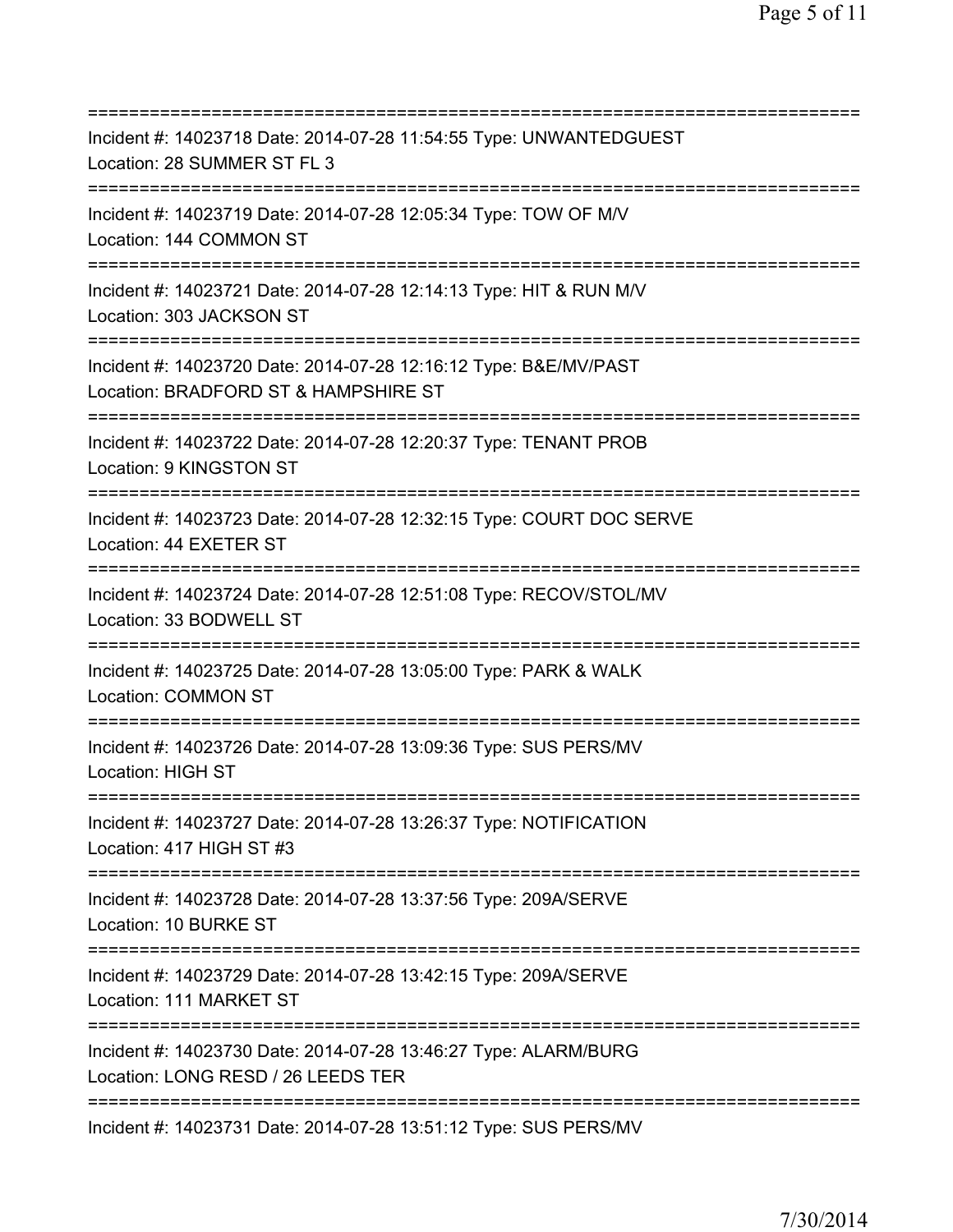| ===========================                                                                                                                                   |
|---------------------------------------------------------------------------------------------------------------------------------------------------------------|
| Incident #: 14023732 Date: 2014-07-28 14:10:22 Type: ANIMAL COMPL<br>Location: 152 CHESTER ST                                                                 |
| Incident #: 14023733 Date: 2014-07-28 14:15:51 Type: ALARM/BURG<br>Location: ORTEGA RESD / 65 WILLOW ST                                                       |
| Incident #: 14023734 Date: 2014-07-28 14:17:03 Type: B&E/PAST<br>Location: 323 HOWARD ST #12<br>=======================                                       |
| Incident #: 14023735 Date: 2014-07-28 14:44:17 Type: SUS PERS/MV<br>Location: RESERVOIR ST                                                                    |
| Incident #: 14023736 Date: 2014-07-28 14:45:01 Type: DOMESTIC/PROG<br>Location: 239 FARNHAM ST #6<br>=====================================                    |
| Incident #: 14023737 Date: 2014-07-28 14:55:00 Type: DISTURBANCE<br>Location: ESSEX ST & NEWBURY ST<br>=====================                                  |
| Incident #: 14023738 Date: 2014-07-28 15:06:55 Type: INVEST CONT<br>Location: 90 LOWELL ST                                                                    |
| Incident #: 14023739 Date: 2014-07-28 15:11:48 Type: UNWANTEDGUEST<br>Location: 444 HAMPSHIRE ST                                                              |
| Incident #: 14023741 Date: 2014-07-28 15:19:40 Type: LARCENY/PAST<br>Location: 2 WEDGEWOOD RD                                                                 |
| Incident #: 14023740 Date: 2014-07-28 15:22:05 Type: M/V STOP<br>Location: MARKET ST & S UNION ST                                                             |
| Incident #: 14023742 Date: 2014-07-28 15:22:42 Type: UNWANTEDGUEST<br>Location: AMERICAN TRAINING / 18 BELLEVUE ST                                            |
| Incident #: 14023744 Date: 2014-07-28 15:30:33 Type: THREATS<br>Location: 198 ESSEX ST                                                                        |
| =====================================<br>Incident #: 14023743 Date: 2014-07-28 15:32:11 Type: TEST QED<br>Location: LAWRENCE POLICE DEPARTMENT / 90 LOWELL ST |
| ==============================<br>Incident #: 14023745 Date: 2014-07-28 15:36:51 Type: SUS PERS/MV                                                            |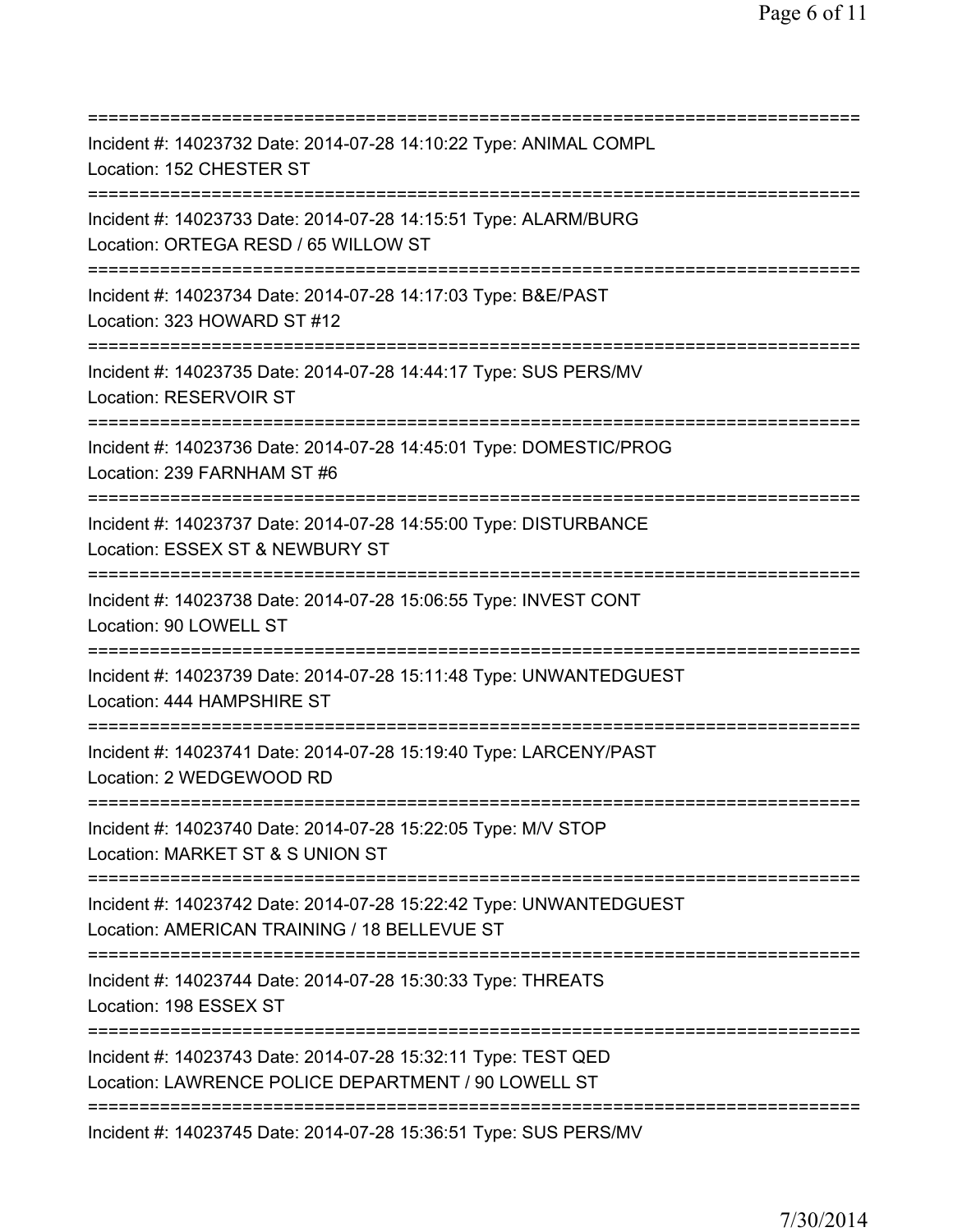| Location: SOUTH COMMON / null                                                                                                         |
|---------------------------------------------------------------------------------------------------------------------------------------|
| Incident #: 14023746 Date: 2014-07-28 15:58:15 Type: AUTO ACC/NO PI<br>Location: 82 MARGIN ST                                         |
| Incident #: 14023747 Date: 2014-07-28 16:05:33 Type: B&E/MV/PAST<br>Location: 85 LEXINGTON ST                                         |
| Incident #: 14023748 Date: 2014-07-28 16:26:30 Type: B&E/MV/PAST<br>Location: 55 E HAVERHILL ST                                       |
| Incident #: 14023749 Date: 2014-07-28 16:33:07 Type: A&B D/W PAST<br>Location: 8 FULTON ST                                            |
| Incident #: 14023750 Date: 2014-07-28 16:39:37 Type: THREATS<br>Location: 151 BEACON AV                                               |
| Incident #: 14023751 Date: 2014-07-28 16:53:38 Type: WARRANT SERVE<br>Location: 19 WINTER ST                                          |
| Incident #: 14023752 Date: 2014-07-28 16:56:29 Type: ABAND MV<br>Location: 9 PORTLAND ST                                              |
| Incident #: 14023753 Date: 2014-07-28 17:12:43 Type: 209A/VIOLATION<br>Location: 160 JACKSON ST                                       |
| ======================================<br>Incident #: 14023754 Date: 2014-07-28 17:22:42 Type: DRUG VIO<br>Location: 61 BROOKFIELD ST |
| Incident #: 14023755 Date: 2014-07-28 17:32:09 Type: AUTO ACC/NO PI<br>Location: 195 WATER ST                                         |
| Incident #: 14023757 Date: 2014-07-28 17:33:28 Type: AMBULANCE ASSSI<br>Location: LAHEY HEALTH BEHAVIORAL SERVICES / 12 METHUEN ST    |
| Incident #: 14023756 Date: 2014-07-28 17:33:49 Type: DOMESTIC/PAST<br>Location: 13 BUNKERHILL ST                                      |
| Incident #: 14023758 Date: 2014-07-28 17:36:02 Type: WOMAN DOWN<br>Location: SUN BRIDGE NURSING HOME / 555 S UNION ST                 |
|                                                                                                                                       |

Incident #: 14023759 Date: 2014 07 28 17:44:09 Type: DISTURBANCE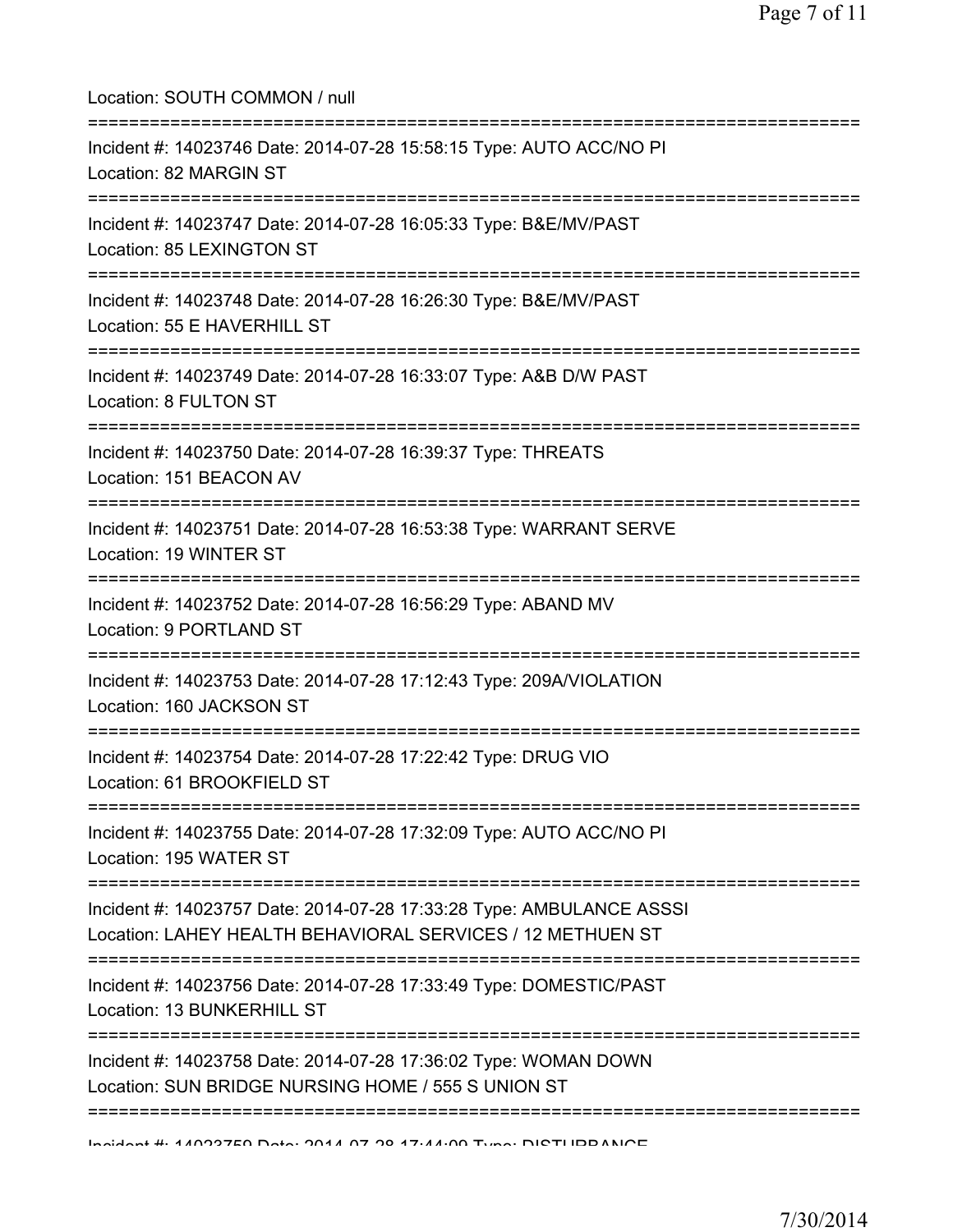Location: S UNION ST & SPRINGFIELD ST =========================================================================== Incident #: 14023760 Date: 2014-07-28 17:51:56 Type: CK WELL BEING Location: 439 ANDOVER ST FL 1 =========================================================================== Incident #: 14023761 Date: 2014-07-28 18:08:11 Type: SUICIDE ATTEMPT Location: 32 LAWRENCE ST #9 =========================================================================== Incident #: 14023762 Date: 2014-07-28 18:11:36 Type: GENERAL SERV Location: 100 SAUNDERS ST =========================================================================== Incident #: 14023763 Date: 2014-07-28 18:12:45 Type: ALARM/BURG Location: MILL DIRECT TEXTILES / 15 UNION ST FL 3 =========================================================================== Incident #: 14023764 Date: 2014-07-28 18:13:20 Type: WIRE DOWN Location: 3 NEWTON ST =========================================================================== Incident #: 14023765 Date: 2014-07-28 18:14:22 Type: WIRE DOWN Location: BROOKFIELD ST & EASTON ST =========================================================================== Incident #: 14023766 Date: 2014-07-28 18:18:09 Type: ALARM/BURG Location: RESD;CARLOS ROSARIO978-868-4816 / 110 NEWTON ST =========================================================================== Incident #: 14023767 Date: 2014-07-28 18:29:58 Type: UNWANTEDGUEST Location: 1 PLEASANT TER =========================================================================== Incident #: 14023768 Date: 2014-07-28 18:40:15 Type: NOISE ORD Location: SHAWMUT ST =========================================================================== Incident #: 14023769 Date: 2014-07-28 18:45:02 Type: WIRE DOWN Location: 6 MARIQUE DR =========================================================================== Incident #: 14023770 Date: 2014-07-28 18:45:50 Type: MISSING PERS Location: 298 HOWARD ST FL 2 =========================================================================== Incident #: 14023771 Date: 2014-07-28 19:24:59 Type: GENERAL SERV Location: 9 STEARNS AV =========================================================================== Incident #: 14023772 Date: 2014-07-28 19:30:10 Type: ALARM/BURG Location: GARCIA RESIDENCE / 72 BEACON ST =========================================================================== Incident #: 14023773 Date: 2014 07 28 19:31:37 Type: DRUG VIO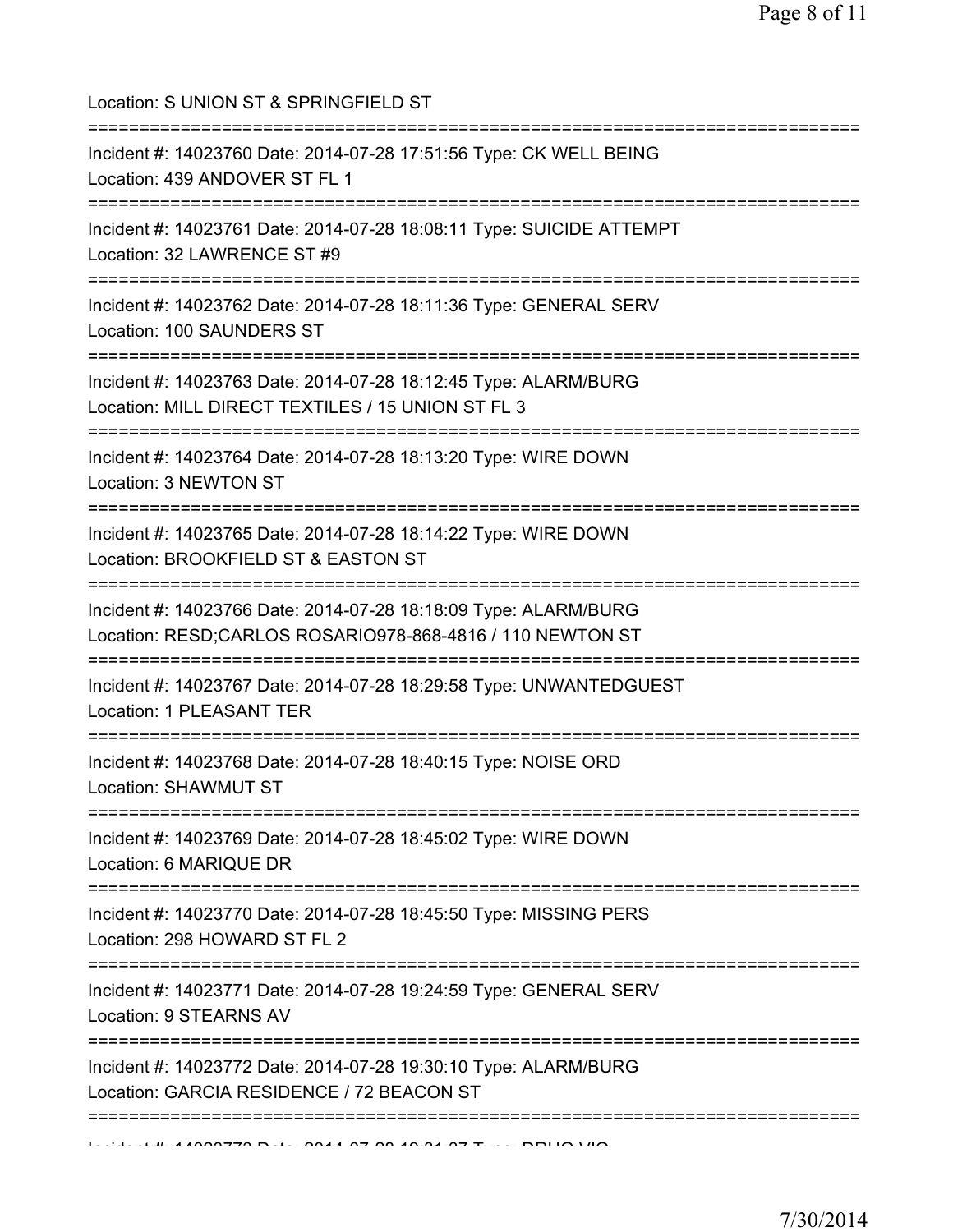Location: 138 S UNION ST

| Incident #: 14023774 Date: 2014-07-28 19:36:45 Type: WARRANT SERVE<br>Location: HAMPSHIRE ST & LEBANON ST<br>;=================================== |
|---------------------------------------------------------------------------------------------------------------------------------------------------|
| Incident #: 14023775 Date: 2014-07-28 19:39:48 Type: WARRANT SERVE<br>Location: WALGREENS / 220 S BROADWAY                                        |
| Incident #: 14023777 Date: 2014-07-28 19:51:10 Type: MISSING PERS<br>Location: 91 FOSTER ST                                                       |
| Incident #: 14023776 Date: 2014-07-28 19:51:23 Type: DRUG VIO<br>Location: 59 DANA ST                                                             |
| Incident #: 14023778 Date: 2014-07-28 20:00:59 Type: DISTURBANCE<br>Location: 224 WATER ST FL 1                                                   |
| Incident #: 14023779 Date: 2014-07-28 20:03:15 Type: DRUG VIO<br>Location: BROADWAY & TREMONT ST<br>-----------                                   |
| Incident #: 14023780 Date: 2014-07-28 20:22:03 Type: ROBBERY PROG<br>Location: NORTH COMMON / null                                                |
| Incident #: 14023782 Date: 2014-07-28 20:26:09 Type: HIT & RUN PED<br>Location: GRAFTON ST & S UNION ST                                           |
| Incident #: 14023781 Date: 2014-07-28 20:26:56 Type: AUTO ACC/PED<br>Location: 439 S UNION ST                                                     |
| ===============================<br>Incident #: 14023783 Date: 2014-07-28 20:37:27 Type: 209A/SERVE<br>Location: 209 PARK ST FL 3RD                |
| Incident #: 14023784 Date: 2014-07-28 20:39:09 Type: B&E/MV/PAST<br>Location: 375 HAVERHILL ST                                                    |
| Incident #: 14023785 Date: 2014-07-28 20:59:52 Type: NOISE ORD<br>Location: 109 STEARNS AV                                                        |
| Incident #: 14023786 Date: 2014-07-28 21:06:04 Type: DISTURBANCE<br>Location: MARKET ST & UNION ST                                                |
|                                                                                                                                                   |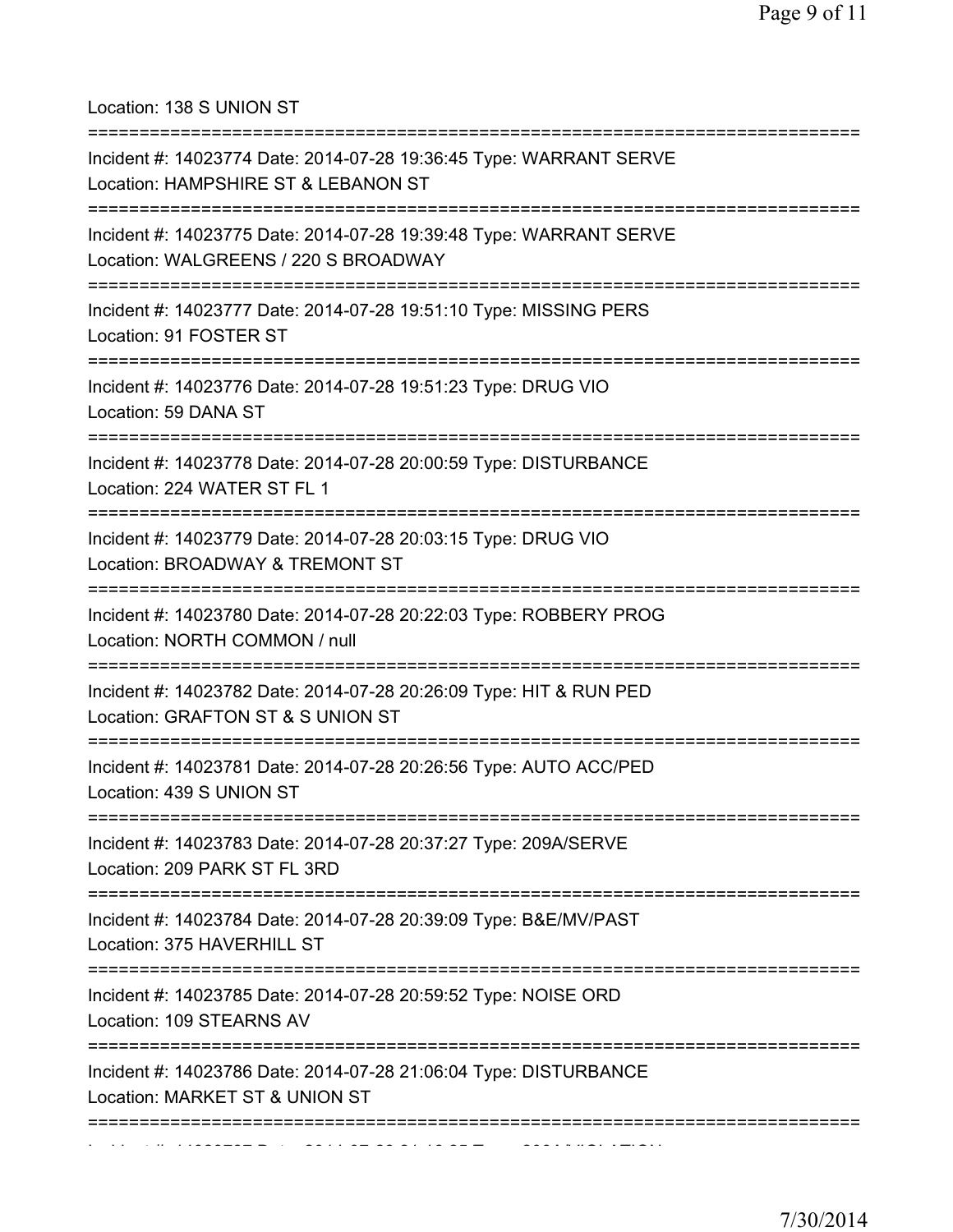Location: 196 JACKSON ST #15 FL 4

| Incident #: 14023788 Date: 2014-07-28 21:23:19 Type: ALARM/BURG<br>Location: FLEET RESIDENCE / 448 HAMPSHIRE ST                    |
|------------------------------------------------------------------------------------------------------------------------------------|
| Incident #: 14023789 Date: 2014-07-28 21:31:17 Type: B&E/MV/PAST<br>Location: 97 NEWTON ST                                         |
| Incident #: 14023790 Date: 2014-07-28 21:41:35 Type: DISTURBANCE<br>Location: BROTHERS PIZZA / 145 LAWRENCE ST                     |
| Incident #: 14023791 Date: 2014-07-28 21:53:03 Type: DISTURBANCE<br>Location: LAWRENCE ST & STEARNS AV                             |
| Incident #: 14023792 Date: 2014-07-28 22:06:03 Type: EXTRA SURVEIL<br>Location: VETERANS STADIUM / null                            |
| Incident #: 14023793 Date: 2014-07-28 22:16:09 Type: NOISE ORD<br>Location: JOHN ST & MIDLAND ST                                   |
| Incident #: 14023794 Date: 2014-07-28 22:16:37 Type: ROBBERY ARMED<br>Location: 94 MARBLE AV FL 1                                  |
| Incident #: 14023795 Date: 2014-07-28 22:21:52 Type: MV/BLOCKING<br>Location: S UNION ST & SALEM ST                                |
| Incident #: 14023796 Date: 2014-07-28 22:40:08 Type: DRUG VIO<br>Location: 280 MERRIMACK ST                                        |
| ======================================<br>Incident #: 14023797 Date: 2014-07-28 22:47:53 Type: FIGHT<br>Location: 10 CAMPO SECO ST |
| Incident #: 14023798 Date: 2014-07-28 22:58:30 Type: ASSSIT AMBULANC<br>Location: 476 RIVERSIDE DR #302                            |
| ==============================<br>Incident #: 14023799 Date: 2014-07-28 23:07:11 Type: AUTO ACC/UNK PI<br>Location: 606 HOWARD ST  |
| Incident #: 14023800 Date: 2014-07-28 23:13:33 Type: GUN CALL<br><b>Location: 11 LAWRENCE ST</b>                                   |
|                                                                                                                                    |